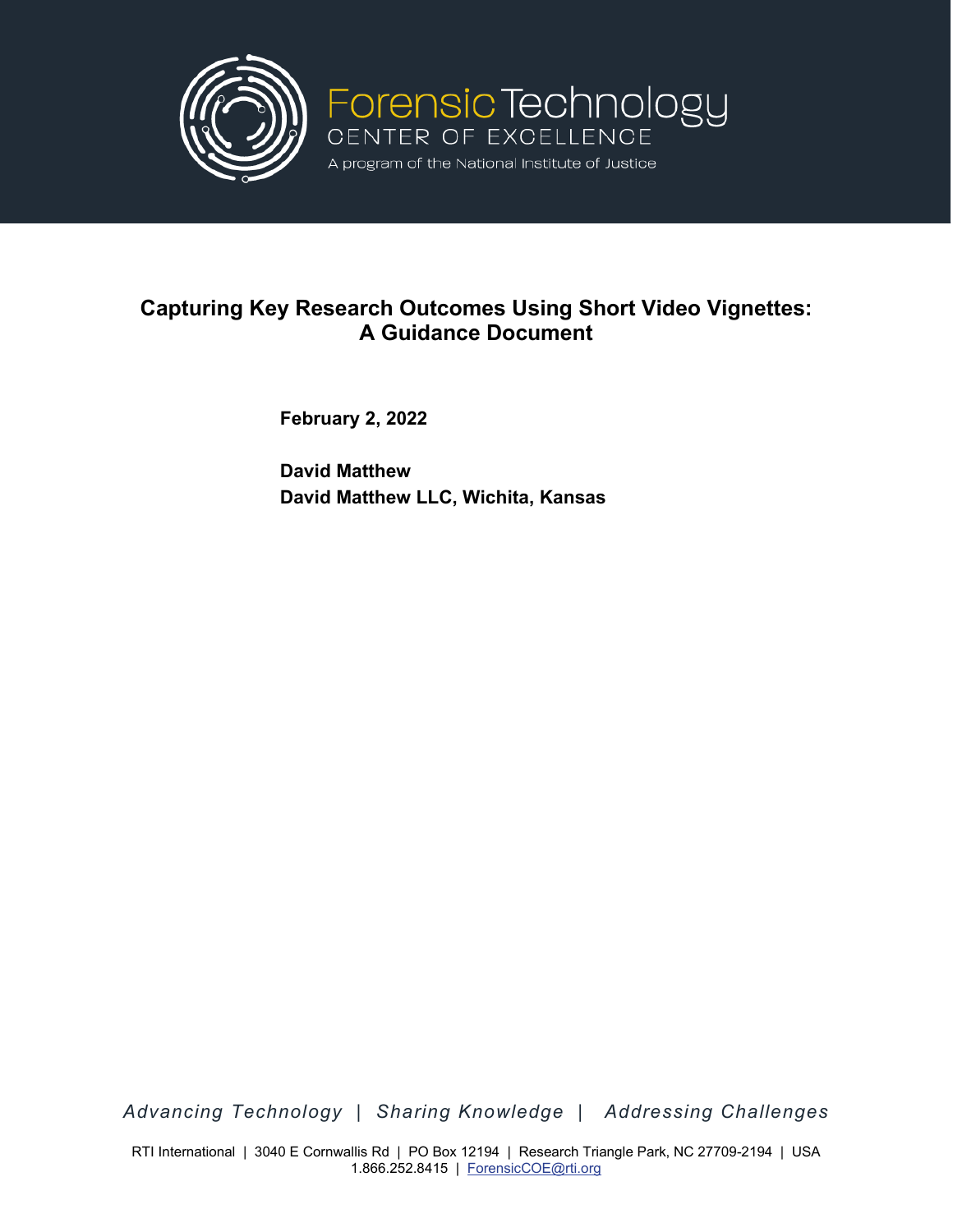# **Table of Contents**

| <b>Section</b>              | Page                    |
|-----------------------------|-------------------------|
| <b>Introduction</b>         | $\overline{2}$          |
| <b>Key Roles</b>            | $\boldsymbol{2}$        |
| <b>Process for Results</b>  | $\mathbf{3}$            |
| <b>Process Phases</b>       | $\mathbf{3}$            |
| <b>Videographer's Notes</b> | $\overline{\mathbf{4}}$ |
| <b>Conclusion</b>           | 5                       |
| <b>Reference</b>            | 6                       |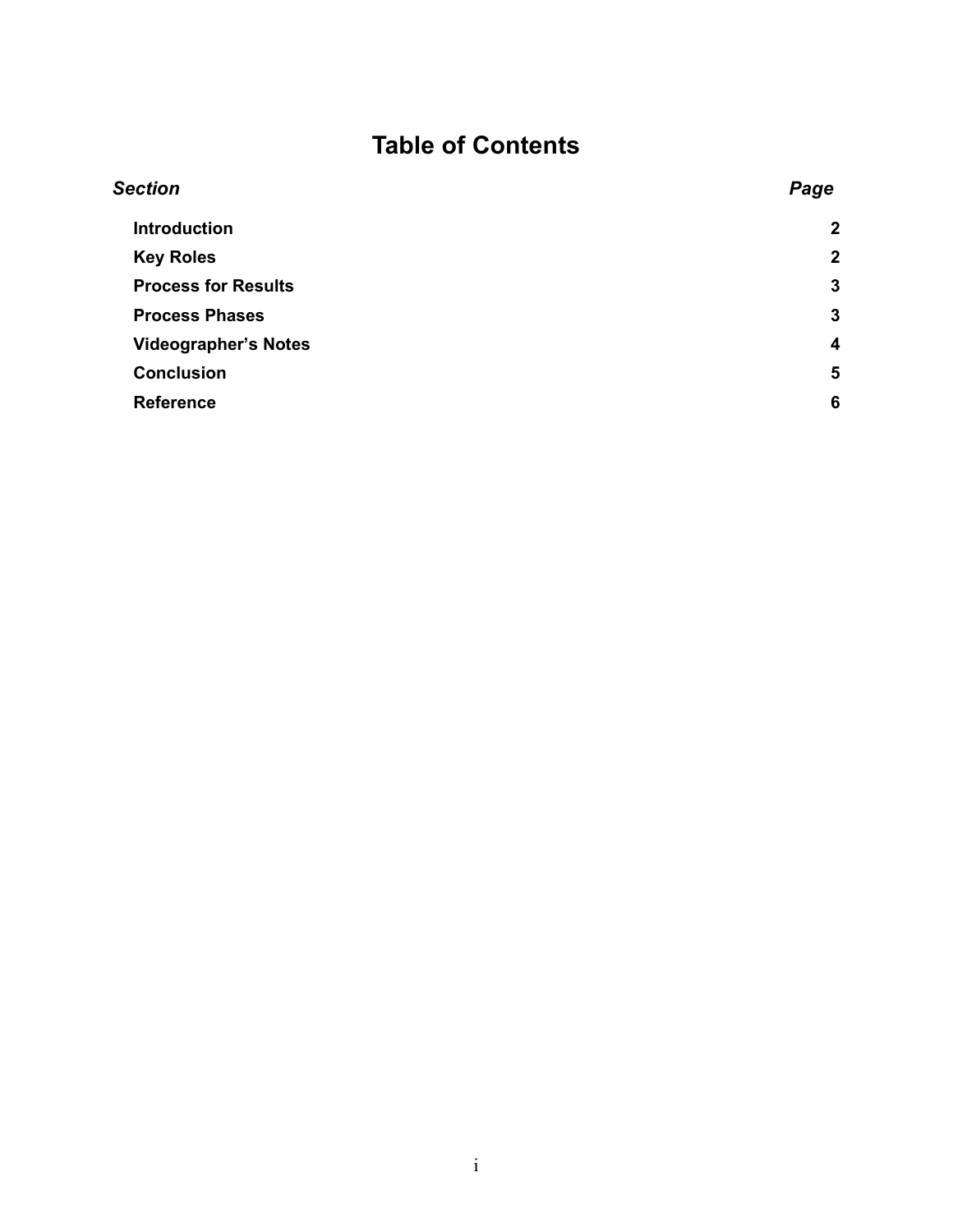## **Introduction**

This document outlines the process of designing engaging video vignettes to disseminate results from complex research projects in a manner that is easily digestible by practitioners. More specifically, we describe the process we used to capture the key findings and industry take-aways from our research project, which tested the application of fieldportable technologies to fire/arson investigation. The intent of our short video vignettes is to provide fire investigators the "so what" of the project and offer some resulting best practices. The videos are also intended to promote the research effort with a focus on improving the efficacy of fire investigations using field-portable technologies. Making these videos freely available via the web will increase access to the fire investigation community and exposure to existing podcasts and published research. If an intended audience never sees the outcomes in a format that allows them to find and digest research, then research results will have only a limited impact.

The academic rigor of applied research requires adherence to the scientific method with a detailed explanation of the processes, methods, data analysis, and outcomes. The majority of public safety practitioners (e.g., law enforcement, fire service, hazmat technicians) have limited time and desire to fully digest such research projects. For researchers, planning and facilitating the research project is only half the battle. Once the project is complete, they need to know the best ways to promote and disseminate the outcomes. In this community, the process should culminate with presentations at conferences and symposia and articles published in professional, national publications common to the field. Additionally, this document will assist future researchers in producing and promoting short video vignettes as an alternative and supplemental means of dissemination.

# **Key Roles**

**Research Project Coordinator:** This person facilitates the process by involving the right Subject Matter Experts (SMEs) and assisting the videographer with documenting the key take-aways. They serve as the executive director to the videographer and coordinate all aspects of scheduling, scripting, and providing data and are responsible for other logistical needs necessary to achieve all the specified deliverables.

**Videographer:** This person is the expert on capturing and formatting the material as presented by the research SMEs. The videographer offers processes, methods, and platforms that promote engaging video content that is visually appealing to the community of interest.

**Research SMEs**: These are knowledgeable, capable, and credible practitioners. They participate in the research effort and affect research outcomes. They are close to the methodologies implemented and the research results. They provide key take-aways to share with other practitioners. Speaking the same language, they tell their story and explain why the research is important.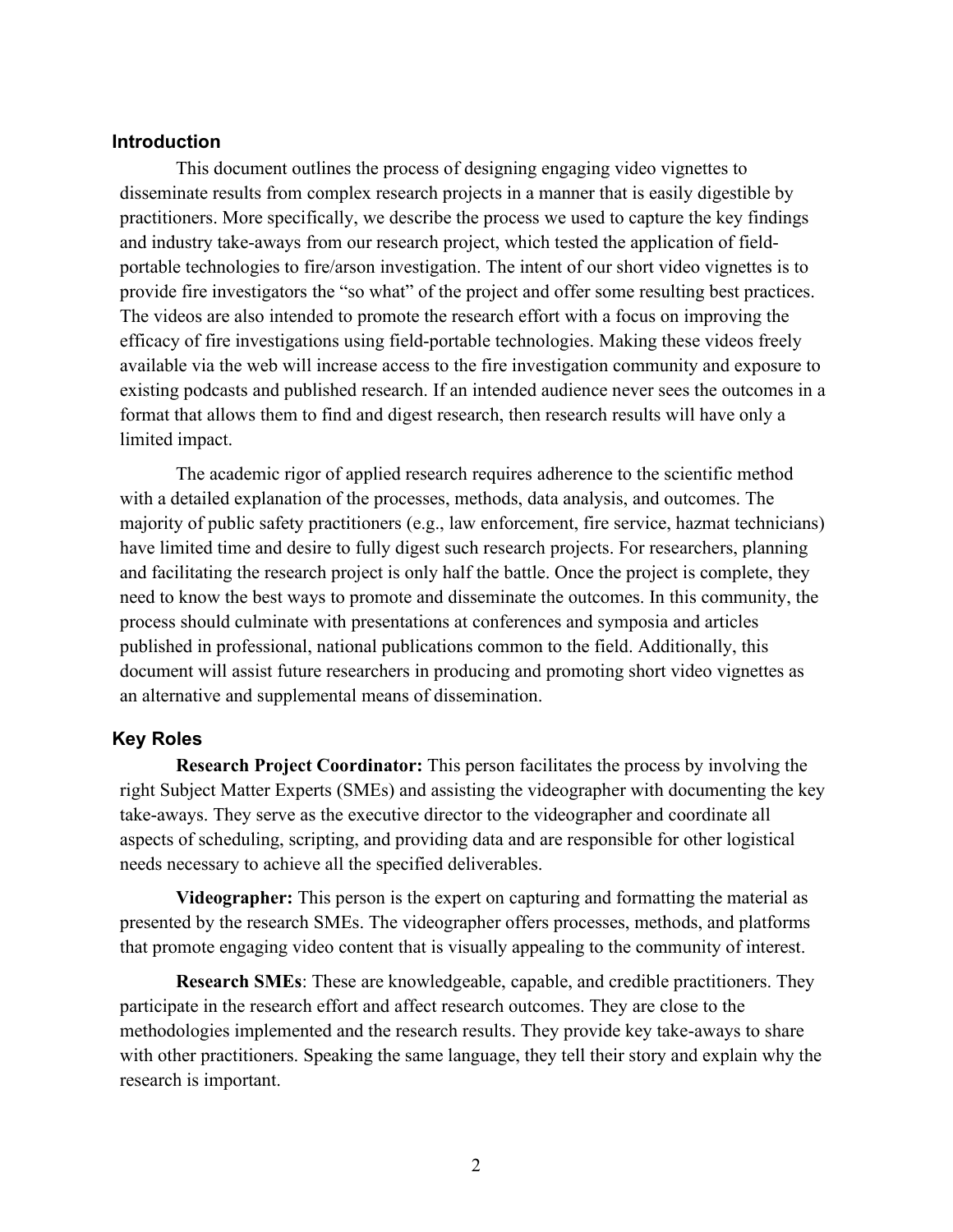#### **Process for Results**

Once the outcomes of the research have been verified and the data recorded, the Project Coordinator, key researchers, SMEs, and a competent and capable videographer/ producer should begin the planning process for capturing the outcomes using a series of short 3- to 5-minute videos. This keeps the attention span of the viewer and efficiently presents the information in a more enjoyable and more frequently viewed format.

At this stage of the process, the videographer advises on where, when, and how to best capture the participants and the supporting video clips and photography. In consultation with the Project Coordinator, the videographer may use several approaches. One method is to bring key researchers and SMEs into a studio where the environment is more controlled. Alternatively, the team could bring participants into the studio via a web-based video call that can be recorded. This is not ideal for video and sound quality but may be required because of travel constraints and other circumstances.

To achieve the highest quality results, the videographer on this project preferred onsite taping at his studio at Utah Valley University (UVU) in Provo, Utah. When travel to UVU became problematic, we recorded two SMEs via a web-based conference call so they could participate in the short video production. For this project, we required 3 days of studio time for capturing video with research SMEs.

The videos needed to communicate important outcomes and statements about smart practices. The project manager ensured each participant communicated the results through measured and planned scripts or outlines. We provided subjects of the video with a few approaches to learning their lines. First, participants could simply be extemporaneous and respond to a few initiating questions, which the videographer would later stitch together. Second, participants could read a written script through a teleprompter, although this method is not ideal for everyone. Some participants sounded too "wooden" or used an unrealistic cadence, sounding like they were reading. Another approach allowed the videographer to capture an actual discussion between participants who spoke of the process and outcomes in a conversational setting.

The videographer's processes, equipment, experience, and capabilities will drive the quality of the final products. A good videographer, which we certainly had for this production, can cover small mistakes and make anyone seem poised and professional both visually and audibly during post-production. With professional production methods and capabilities, they can eliminate distractions and keep the viewer focused on the outcomes rather than the person and their presentation abilities.

## **Process Phases**

We captured the video used for the vignettes in roughly four phases. Phase I consisted of several design meetings with SMEs in which they offered their perspectives and then submitted content they felt was important to their individual video. The SMEs met together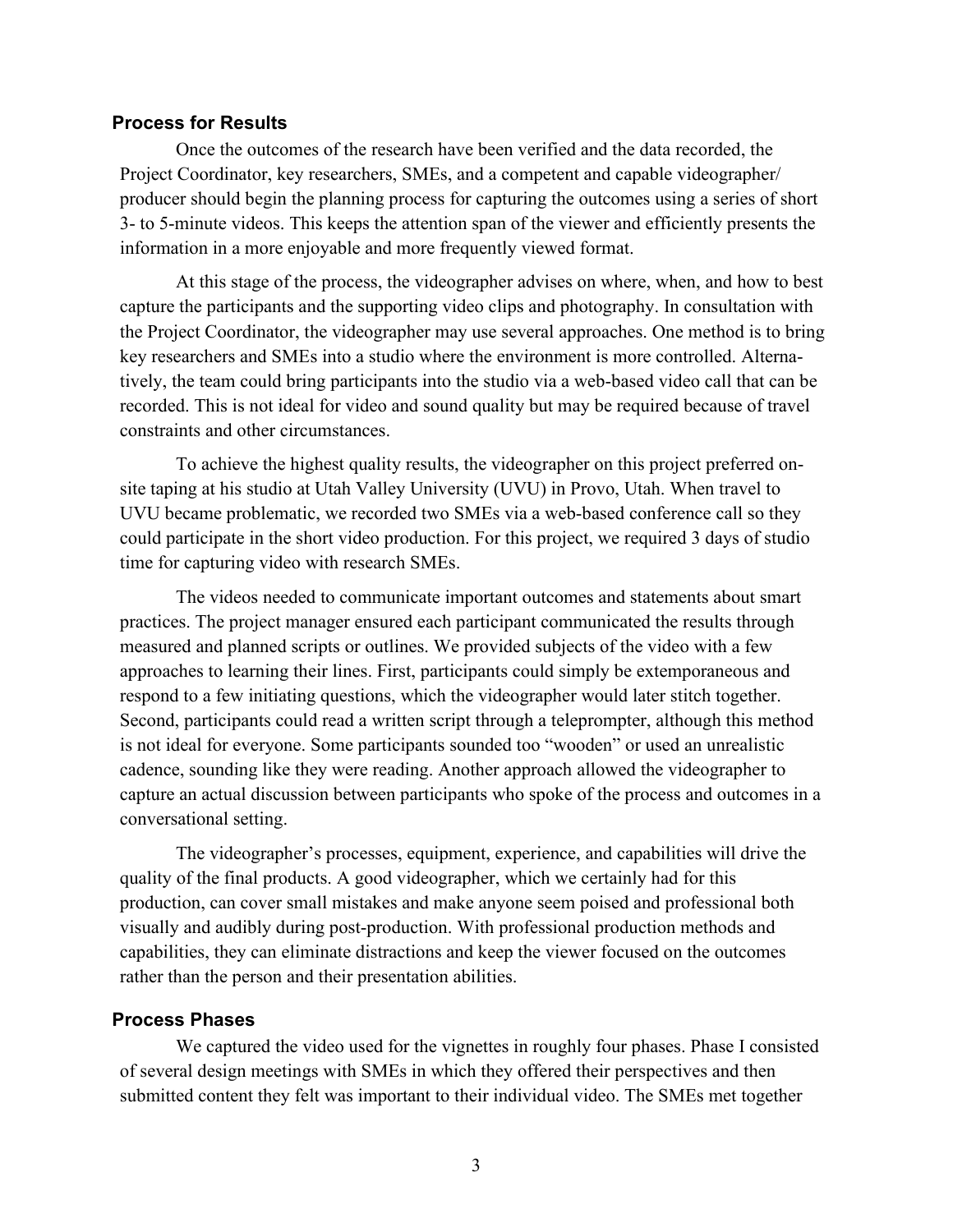virtually on three separate occasions with individual follow-up meetings with the Project Coordinator to coordinate dates with the videographer for on-site video shooting. Phase II included the actual on-site studio work of capturing video of the SMEs, which took 4 days with an additional 5th day to finalize the product. Phase III involved the videographer's editing and post-production time. This phase also involved the Project Coordinator and research SMEs to approve and suggest further editing and reviews. This phase took approximately 60 days. Phase IV involved the submission of the final video products and the development of this guidance document.

#### **Videographer's Notes**

RTI International (RTI) commissioned the Utah Fire and Rescue Academy (UFRA), which is part of Utah Valley University, to create a video series highlighting a process that utilizes gas chromatography/mass spectrometry (GC/MS) devices in fire and arson investigations. The Project Coordinator, David Matthew, arranged a pre-production meeting with UFRA Video Producer Daniel DeMille and UVU Professor Andy Byrnes to go over the process and plan the production schedule.

Production of the graphics and virtual "green screen" set began in mid-October 2021. We created the graphic look from scratch with Adobe After Effects, where graphic templates were created to be used in the Adobe Premiere Pro editing software. We made the virtual set from actual photos taken around the UFRA campus. Filming of David Matthew, Dr. John DeHaan, and the "Doug and Ross" Zoom interview took place the week of October 11, 2021, at the UFRA production studio in Provo, Utah. We filmed Mr. Matthew and Dr. DeHaan in front of a green background in 4K HD (3840  $\times$  2160) utilizing a Red Scarlet digital motion picture camera and a Sony a7sii DSLR camera. We recorded audio separately on a Sound Devices 774T digital audio recorder using a Sennheiser G4 wireless microphone and a Sennheiser MKH 416 boom microphone.

Mr. Matthew and Dr. DeHaan used a teleprompter system to deliver their scripts. Dr. DeHaan also voiced over several short video clips, which were screen captured on an iMac computer, where he pointed out some of the characteristics of the GC/MS printouts. The Zoom interview used two iMac computers to screen record each individual in the call (i.e., Doug Byron in Georgia and Dr. Ross Harper in Oklahoma) separately. This provided a discrete video clip of both Mr. Byron and Dr. Harper, further aiding the editing process. Additionally, Zoom has the ability to record discrete audio tracks of each participant, which was helpful during the editing process by allowing better control over the sound from each person in the interview.

Mr. Matthew provided a live, off camera, introduction and a closing to guide Doug and Ross during the recording. Later, Mr. Matthew recorded his introduction and ending on camera at the green screen. Dr. DeHaan's questions had been recorded earlier, and the audio portion was played back live during the interview allowing Mr. Byron and Dr. Harper to respond appropriately.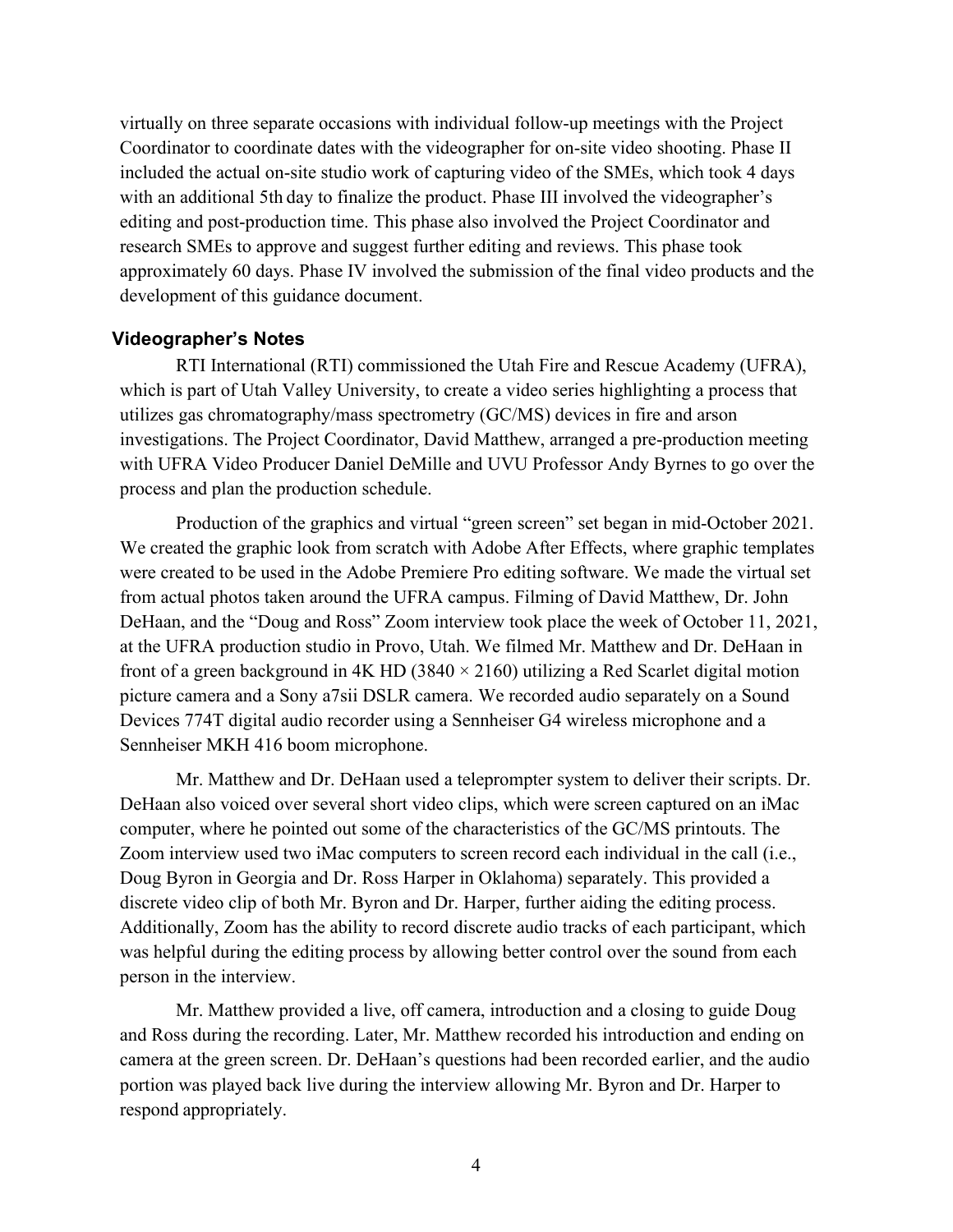Editing via Adobe Premiere Pro and After Effects began later that week, and the videos started to take shape. Mr. Matthew and Dr. DeHaan provided media (e.g., photos, videos, charts and graphs) that they had obtained over the course of the project to insert into the videos. A few weeks later, Rick Jones was able to visit the UFRA studio in Provo to film his interview in front of the green screen, similar to the interviews of Mr. Matthew and Dr. DeHaan.

The editing process took place during the month of November, with the project SMEs providing and reviewing initial drafts. We added music from Universal Production Music, and additional edits and updates were made throughout November and into early December, when the final reviews took place. Once the videos were approved, they were exported utilizing the Adobe Media Encoder. Exported masters were provided in the Apple ProRes 422HQ format (1080p 24). "YouTube" quality (1080p Full HD-16Mbps) H.264 "Final" videos were also provided, and all was uploaded to Box (a cloud storage system used by UVU) for distribution.

We produced four videos, totaling 25 minutes 27 seconds of finished content:

- David Matthew's GC/MS Project Overview (7:30)
- Dr. John DeHaan's "Forensic Scientist" perspective (5:28)
- Rick Jones's "Fire Investigator" perspective (5:43)
- Doug Byron and Dr. Ross Harper's "Fire Debris Laboratory" perspective (6:46)

# **Conclusion**

To achieve maximum impact, research projects should consider using social media and short video vignettes to reach end users in a more engaging and meaningful way. Academic peer-reviewed research is often published in scientific journals that require a subscription and therefore is not readily accessed—specifically by public safety practitioners. Thus, meaningful changes to procedures or policy are less likely to be adopted. Tripathy et al. (2017) said, "In addition to published articles, preprints, conference papers and posters, presentations, reports, working papers, protocols, preprint copy, research data and videos are all evidence of your research activity. By making them all publicly accessible you can increase visibility, preserve your output and make it available for future use."

If researchers only use the typical resources available for presenting cutting-edge research (e.g., scientific journals and conference presentations) but the field practitioners who are impacted by the results do not regularly accesses those resources, then the research outcomes are severely diminished. Research projects designed to impact public safety field practitioners, and practitioners in other disciplines who do not regularly consume scientific literature, need to seek alternative methods to reach their intended audiences.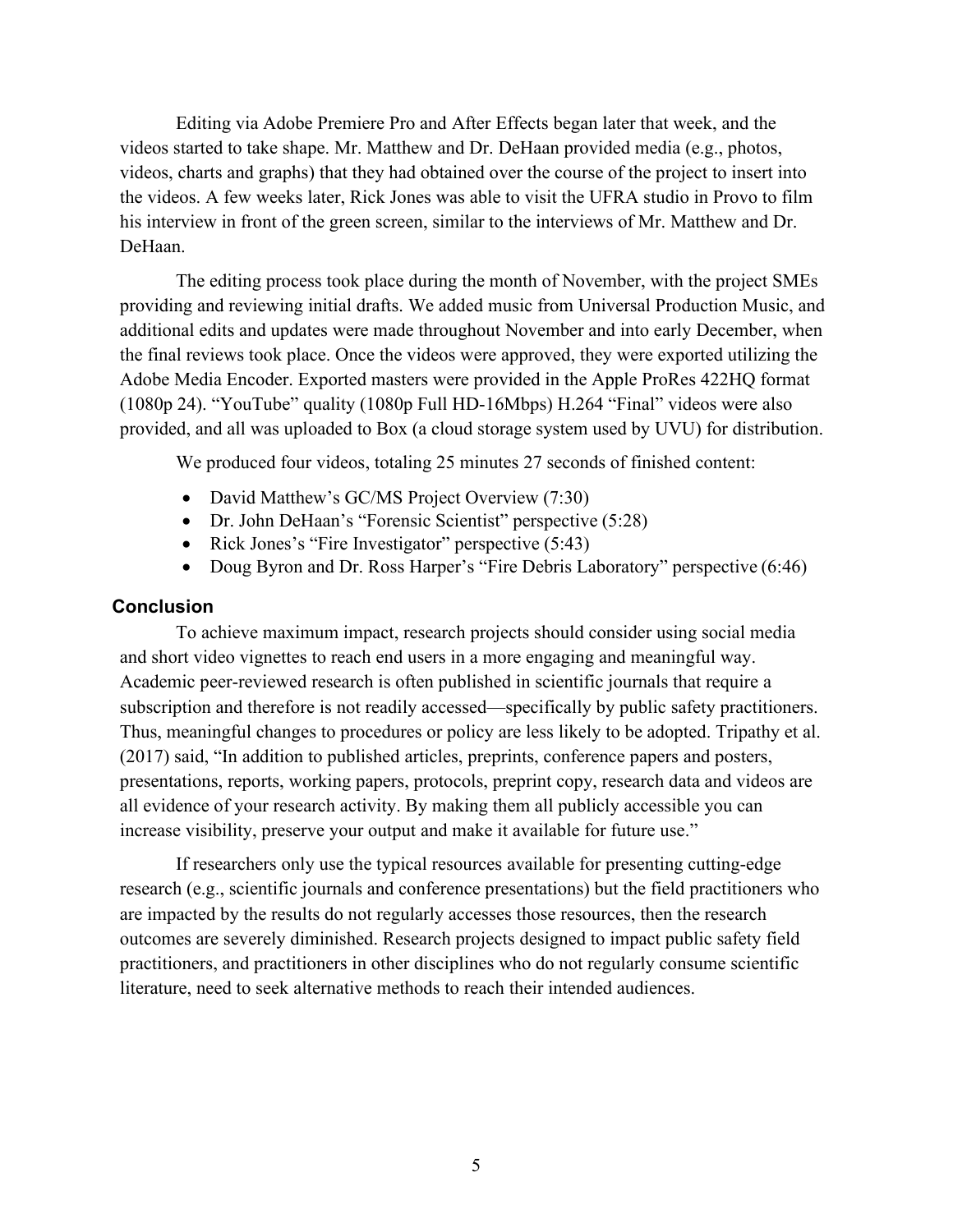# **Reference**

Tripathy, J. P., Bhatnagar, A., Shewade, H. D., Kumar, A. M. V., Zachariah, R., & Harries, A. D. (2017). Ten tips to improve the visibility and dissemination of research for policy makers and practitioners. *Public Health Action*, *7*(1), 10–14.<https://doi.org/10.5588/pha.16.0090>